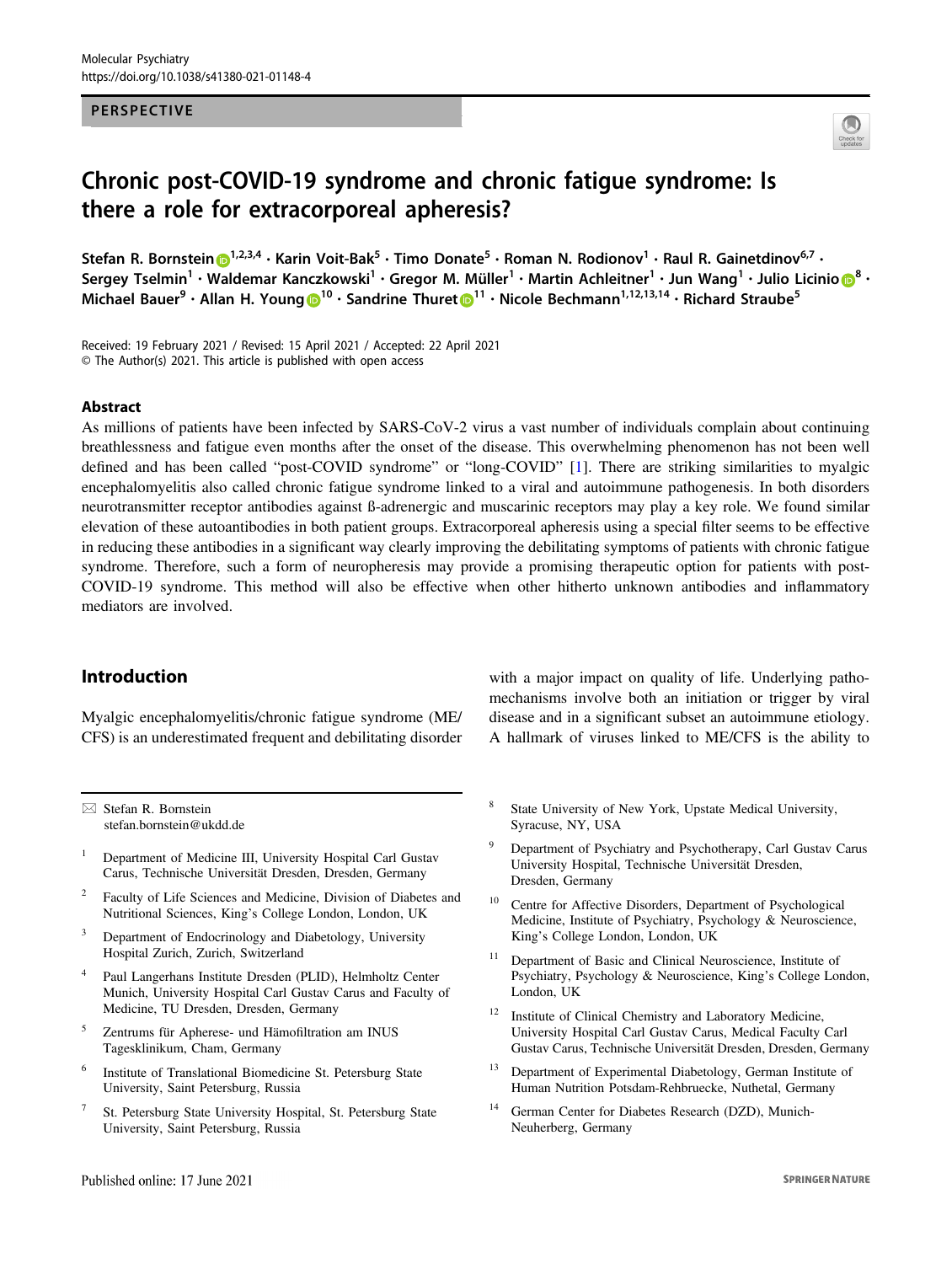establish persistent and chronic infections. Chronic lowlevel inflammation and activation of cell-mediated immunity with an increase in inflammatory mediators contribute to the clinical symptoms of this disease including fatigue, fever, sleep, and cognitive disorders [\[2](#page-2-0)]. Inflammation of glial cells correlated by inflammatory cytokines and neuronal stimulation may induce chronic pain [\[3](#page-2-0)]. Immune dysregulation in ME/CFS has been frequently observed involving not only changes in cytokine profiles, but also in immunoglobulin levels, T- and B-cell phenotype and a decrease in natural killer cell cytotoxicity. Recently, autoantibodies against neurotransmitter receptors have been shown to be elevated in patients with ME/CFS. This provides the opportunity to employ therapeutic strategies targeting the removal of these autoantibodies either by B-cell depletion or by apheresis. A chronic post-viral syndrome characterized by chronic fatigue, variable non-specific myalgia, depression, and sleep disturbances has previously been reported following SARS coronavirus infection [\[4](#page-2-0)]. In a pandemic with millions of people affected worldwide, this has now become a threatening and overwhelming problem for both our healthcare systems and economy for years to come. Therefore, there is urgent need to investigate the mechanisms of these devastating sequelae of COVID-19 and to search for effective treatment options.

# Role of neurotransmitter receptor antibodies in ME/CFS

A characteristic feature of ME/CFS is a dysregulation of the autonomic sympathetic and parasympathetic nervous system leading to the clinical symptoms of this disorder. This includes dysfunction of the vasomotor and gastrointestinal system and increased sensitivity to pain [[5\]](#page-2-0). In this context, it is of great interest that autoantibodies against the M1 acetylcholine receptors (AChR) were demonstrated in these patients. Occurrence of these autoantibodies was associated with reduced binding of M1 AChR ligand in brain analyzed by PET imaging [[6,](#page-2-0) [7\]](#page-2-0). Furthermore, autoantibodies against β1 and β2 adrenergic receptors (AdR) were found in patients with ME/CFS [[8\]](#page-3-0). It has been previously shown that β-AdR autoantibodies occurring in patients with dilated cardiomyopathy orthostatic hypotension and postural orthostatic tachycardia syndrome contribute to the autonomic dysfunction and fatigue in these patients. These are also the features shared with patients suffering from ME/ CFS. The exact mechanisms triggering the generation of these neurotransmitter receptors in CFS patients remain elusive. However, an induction by viral toxins is most likely.

Similarly, it is unclear how elevated antibody titers are correlating with disease symptoms. However, it is of great interest that there is a significant correlation of these neurotransmitter receptors with immunoglobulin levels, T-cell activation, and other autoantibodies such as ANA or TPO antibodies [[8\]](#page-3-0) suggesting a broad and complex activation of the immune system.

## Targeting neurotransmitters AB in ME/CFS

Based on recent studies employing the monoclonal anti-CD20 antibody rituximab [\[9](#page-3-0)] in patients with ME/CFS there is reason to believe that the reduction of these neurotransmitters AB may be a promising target for therapy. In these studies, depletion of CD20+ B cells with rituximab led in a majority of patients with ME/CFS to a complete or at least partial remission. Since this beneficial effect occurred only several months after initiation of treatment with rituximab, it may be attributed to the wash-out of the autoantibodies due to the elimination of the short-lived antibody producing plasma cells related to the CD20+ memory B cells. A more immediate therapeutic strategy with less side effects may involve immune apheresis or other forms of extracorporeal apheresis such a neuro- or cerebropheresis [[10\]](#page-3-0).

Using immunoadsorption in patients with post-infectious ME/CFS with an IgG-binding column for 5 days in an observational study with ten patients induced a rapid improvement in seven patients [[11,](#page-3-0) [12](#page-3-0)]. We have also used extracorporeal apheresis (INUSpheresis) enabling a significant reduction of total IgG and all neurotransmitter receptors of up to 50% as well as inflammatory proteins such as CRP or RANTES. In a clinical observation in patients with ME/CFS, extracorporeal apheresis used over either 2 or 4 days induced a significant improvement of symptoms based on disease-specific scores. ME/CFS patients with a clear-cut infection-triggered increase of autoantibodies seemed to have the most significant and sustainable clinical benefits. However, it is also highly conceivable that clinical improvement seen in patients subjected to therapeutic extracorporeal apheresis may have multiple causes, not only related to reduction in autoantibodies against neurotransmitters but also other yet unknown autoantibodies, inflammatory proteins, and rheological factors.

# ME/CFS in post-COVID-19 patients and therapeutic options

Post-COVID-19 syndrome is frequently associated with continuing respiratory problems and debilitating fatigue. There is now increasing evidence that a great variety of autoantibodies may be driving severe forms of COVID-19.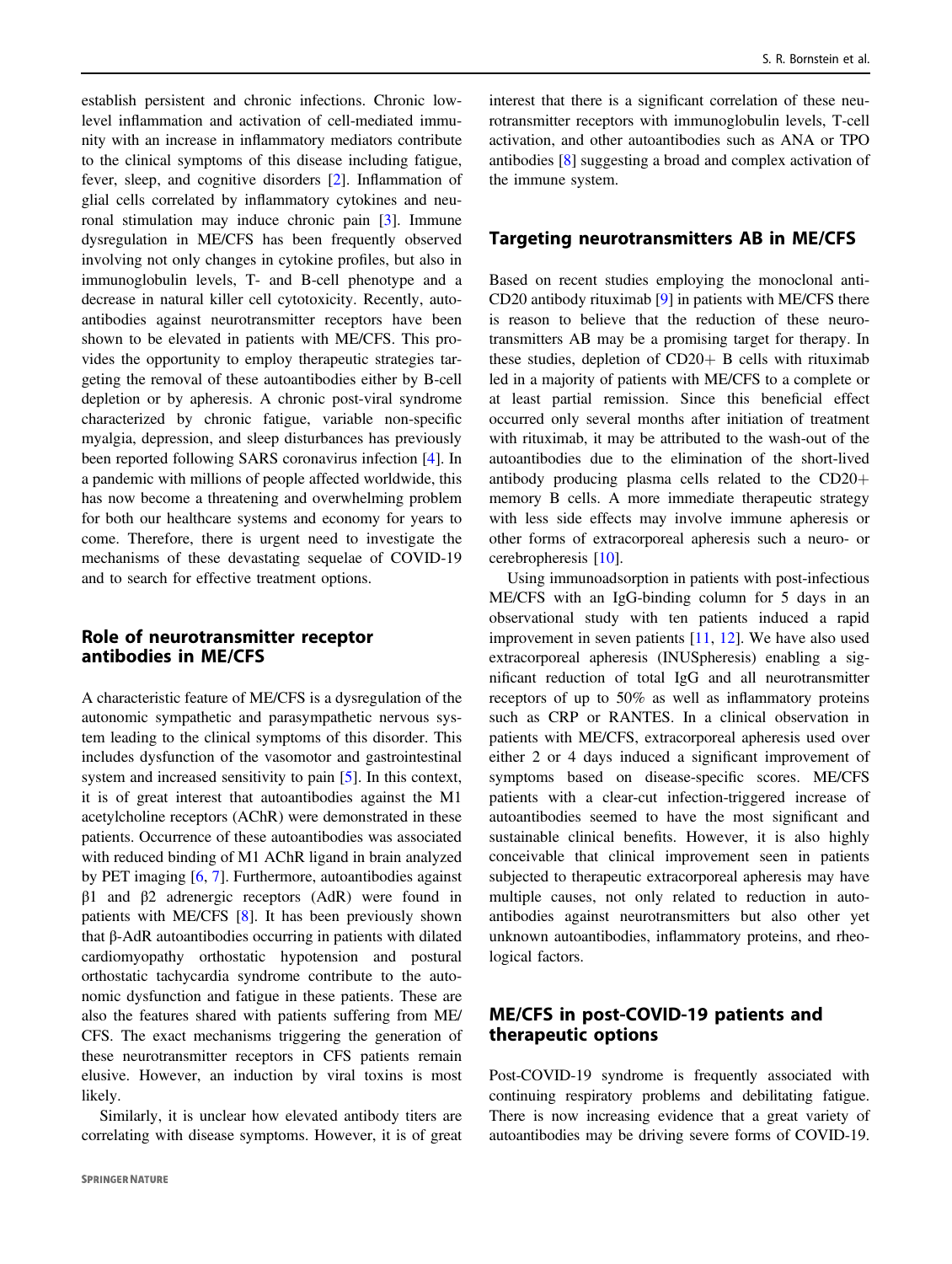<span id="page-2-0"></span>These autoantibodies may also play a crucial role in the extended multi-organ illness persevering for months in patients with "long-COVID-19" [\[13](#page-3-0)]. Furthermore, orthostatic cerebral hypoperfusion, hypotension, and small fiber neuropathy have been described [\[14](#page-3-0)]. The symptoms that occur in a large number of patients following severe COVID-19 disease but even in many cases following mild SARS-CoV-2 infection are similar to the clinical symptoms of other forms of infection-triggered ME/CFS. Although, oxidative stress may contribute to this syndrome replacement [\[15](#page-3-0)] of antioxidants and vitamins according to our experience are insufficient to allow for any major improvement of the clinical signs. Similarly, cognitive behavioral therapies are not likely to be sufficient to help in this situation [[16](#page-3-0)]. Hypothalamic–pituitary–adrenal–hypofunction has been described in patients with ME/CFS as a consequence of activated immune-inflammatory pathways [[17](#page-3-0)].

Most patients with severe Covid-19 disease have been receiving dexamethasone and may have an adrenal predamaged by the inflammatory process [\[18](#page-3-0)]. Therefore, there may be a predisposition for adrenal insufficiency [[19\]](#page-3-0) explaining some of the symptoms of the ME/CFS in post-COVID-19 patients. However, we have tested HPA-axis function in patients post-COVID-19 that have received dexamethasone and did not observe any blunting of adrenal cortisol levels (unpublished observation). Based on these findings, replacement with hydrocortisone may not be indicated to improve the severe signs of patients with a post-COVID-19 fatigue syndrome. First, results in our clinic, however, demonstrate elevations of neurotransmitter receptor antibodies similar to what we have seen in other forms of infection-triggered ME/CFS. If these findings can be confirmed in larger number of patients extracorporeal apheresis or immunadsorption may offer a simple and effective treatment option to relieve many of the cumbersome symptoms of these patients. If SARS-CoV-2 can trigger autoimmune disease [\[20](#page-3-0)], inducing a large variety of autoantibodies damaging pulmonary cardiovascular and/or nervous system-specific immunosuppressive treatments may be a treatment option. However, a long-term medical immunosuppression or complete removal of immunoglobulins by immune adsorption may also remove protective anti-SARS-CoV-2 antibodies. Therefore, a strategy of extracorporal apheresis allowing a significant reduction of damaging autoantibodies while maintaining an adequate immune defense would be more appropriate. The first evidence gained from investigation of three post-COVID-19 patients in our own centrum showed that extracorporeal apheresis (INUSpherese) could significantly reduce levels of neurotransmitter autoantibodies and alleviate symptoms of CFS, while maintaining sufficient the patient's anti-SARS-CoV-2 antibodies. The latter observation, however, may not substantially indicate that INUSpherese show

certain IgG specificity, but instead can reflect differential kinetics of AB production. We propose using an App providing the criteria for ME/CFS for recruitment, registration, and monitoring of patients and performance of future clinical trials, which method in our opinion may rise more awareness of this clinical condition among younger patients.

Acknowledgements This work was supported by the Deutsche Forschungsgemeinschaft (DFG) within the CRC/Transregio 205/1: The Adrenal: Central Relay in Health and Disease; by the Zentrum für Apherese- und Hämofiltration am INUS Tagesklinikum; by Alrex Alpha Ltd.; and by the GWT-TUD GmbH. We also thank Nitzan Bornstein and Martina Talke for technical support.

Funding Open Access funding enabled and organized by Projekt DEAL.

#### Compliance with ethical standards

Conflict of interest The authors declare no competing interests.

Publisher's note Springer Nature remains neutral with regard to jurisdictional claims in published maps and institutional affiliations.

Open Access This article is licensed under a Creative Commons Attribution 4.0 International License, which permits use, sharing, adaptation, distribution and reproduction in any medium or format, as long as you give appropriate credit to the original author(s) and the source, provide a link to the Creative Commons license, and indicate if changes were made. The images or other third party material in this article are included in the article's Creative Commons license, unless indicated otherwise in a credit line to the material. If material is not included in the article's Creative Commons license and your intended use is not permitted by statutory regulation or exceeds the permitted use, you will need to obtain permission directly from the copyright holder. To view a copy of this license, visit [http://creativecommons.](http://creativecommons.org/licenses/by/4.0/) [org/licenses/by/4.0/](http://creativecommons.org/licenses/by/4.0/).

### References

- 1. Alwan NA. Track COVID-19 sickness, not just positive tests and deaths. Nature. 2020;584:170.
- 2. Bansal AS, Bradley AS, Bishop KN, Kiani-Alikhan S, Ford B. Chronic fatigue syndrome, the immune system and viral infection. Brain Behav Immun. 2012;26:24–31.
- 3. Glassford JA. The neuroinflammatory etiopathology of myalgic encephalomyelitis/chronic fatigue syndrome (ME/CFS). Front Physiol. 2017;8:88.
- 4. Moldofsky H, Patcai J. Chronic widespread musculoskeletal pain, fatigue, depression and disordered sleep in chronic post-SARS syndrome; a case-controlled study. BMC Neurol. 2011;11:37.
- 5. Gur A, Oktayoglu P. Central nervous system abnormalities in fibromyalgia and chronic fatigue syndrome: new concepts in treatment. Curr Pharm Des. 2008;14:1274–94.
- 6. Tanaka S, Kuratsune H, Hidaka Y, Hakariya Y, Tatsumi KI, Takano T, et al. Autoantibodies against muscarinic cholinergic receptor in chronic fatigue syndrome. Int J Mol Med. 2003;12:225–30.
- 7. Yamamoto S, Ouchi Y, Nakatsuka D, Tahara T, Mizuno K, Tajima S, et al. Reduction of  $[11C](+)$ 3-MPB binding in brain of